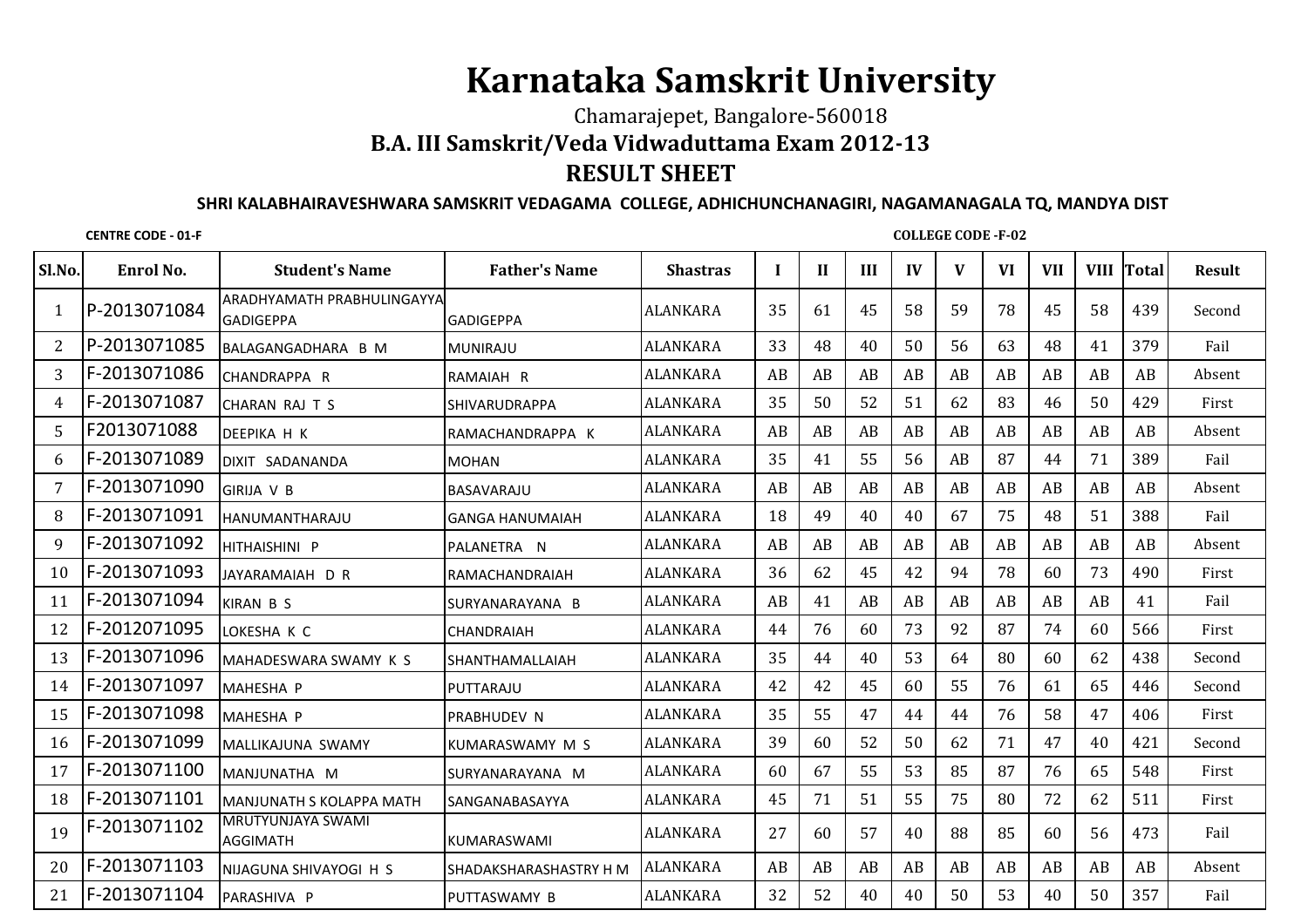|    | F-2013071105 | PRADHANI ALLOLLI                  | MALLESHI               | <b>ALANKARA</b> | 24     | 53     | 40     | 40     | 59     | 67     | 41     | 62     | 386 | Fail        |
|----|--------------|-----------------------------------|------------------------|-----------------|--------|--------|--------|--------|--------|--------|--------|--------|-----|-------------|
| 23 | F-2013071106 | PUNEETH B C                       | CHANDRASHEKARAIAH B S  | <b>ALANKARA</b> | 35     | 55     | 50     | 42     | 63     | 76     | 60     | 44     | 425 | First       |
| 24 | P-2013071107 | RAMESH G                          | GANESHARAMACHANDRAIAH  | ALANKARA        | 38     | 47     | 46     | 43     | 50     | 75     | 40     | 44     | 383 | <b>PASS</b> |
| 25 | F-2013071108 | RAMESHA L                         | <b>LINGAPPA</b>        | ALANKARA        | 35     | 71     | 50     | 55     | 78     | 89     | 60     | 70     | 508 | First       |
| 26 | F-2013071109 | RENUKA PRASAD S L                 | LOKESH ARADHYA S       | ALANKARA        | 30     | 48     | 48     | 40     | 58     | 60     | 55     | 57     | 396 | Fail        |
| 27 | F-2013071110 | <b>SANTHOSH KUMAR ARADHYA S S</b> | <b>ISOMESH S N</b>     | <b>ALANKARA</b> | 39     | 49     | 45     | 42     | 49     | 77     | 60     | 54     | 415 | First       |
| 28 | F-2013071111 | SHANTHA KUMAR HIREMATH            | IREVANASIDDAYYA        | <b>ALANKARA</b> | 62     | 70     | 54     | 64     | 66     | 76     | 70     | 57     | 519 | First       |
| 29 | P-2013071112 | SHIVARAMAIAH K G                  | GANGARAMAIAH           | ALANKARA        | 35     | 47     | 40     | 47     | 45     | 71     | 55     | 40     | 380 | First       |
| 30 | F-2013071113 | SIDDARAJU D K                     | <b>KENCHAIAH</b>       | ALANKARA        | 38     | 54     | 52     | 84     | 48     | 70     | 55     | 50     | 451 | First       |
| 31 | F-2013071114 | SOMASUNDARA S                     | SOMALINGAIAH           | <b>ALANKARA</b> | AB     | 47     | 40     | 40     | 47     | 75     | 54     | 40     | 343 | Fail        |
| 32 | F-2013071115 | <b>SRIKANTAIAH</b>                | SIDDARAMAIAH           | <b>ALANKARA</b> | 20     | 51     | 40     | 40     | 57     | 84     | 61     | 62     | 415 | Fail        |
| 33 | F-2013071116 | SUBRAHMANYA S                     | SURYANARAYANA BHAT     | <b>ALANKARA</b> | AB     | AB     | AB     | AB     | AB     | AB     | AB     | AB     | AB  | Absent      |
| 34 | F-2013071117 | <b>SUNDAR MURTHY A S</b>          | SOMASHEKHARAIAH        | ALANKARA        | 32     | 44     | 45     | 55     | 56     | 84     | 56     | 42     | 414 | Fail        |
| 35 | F-2013071118 | SURESHA M S                       | SHIVANNA M S           | ALANKARA        | 35     | 55     | 50     | 54     | 45     | 74     | AB     | AB     | 313 | Fail        |
| 36 | F-2013071119 | <b>VIJAYA</b>                     | <b>PONNASETTY</b>      | ALANKARA        | 25     | 57     | 30     | 44     | 52     | 76     | 46     | 56     | 386 | Fail        |
| 37 | F-2013071120 | VIJAYAKUMAR H                     | HANUMANTHARAYAPPA      | ALANKARA        | 36     | 55     | 50     | 46     | 46     | 61     | 52     | 51     | 397 | PASS        |
| 38 | F-2013071121 | YOGESH K P                        | PARAMASHIVAIAH         | ALANKARA        | 49     | 48     | 47     | 44     | 53     | 79     | 56     | 64     | 440 | Second      |
| 39 | R-2011060303 | SUSHMA D                          | KOTRESH D              | ALANKARA        | 45     | 72     | 50     | 53     | 68     | 73     | 64     | 58     | 483 | First       |
| 40 | R-2011060304 | GOVINDA D                         | <b>DUNDUMADA SETTY</b> | ALANKARA        | AB     | AB     | AB     | AB     | AB     | AB     | AB     | AB     | AB  | Absent      |
| 41 | R-2004070175 | SARASWATHI V P                    | PUTTASWAMAIAH G        | <b>ALANKARA</b> | 51     | 62     | $\ast$ | 50     | $\ast$ | $\ast$ | $\ast$ | $\ast$ | 163 | <b>PASS</b> |
| 42 | R-2012031154 | <b>SUNIL KUMAR</b>                | <b>JAVAREGOWDA</b>     | <b>ALANKARA</b> | 58     | $\ast$ | $\ast$ | $\ast$ | $\ast$ | $\ast$ | $\ast$ | $\ast$ | 58  | <b>PASS</b> |
| 43 | R-2010410044 | <b>DINESHA K S</b>                | <b>SIDDALINGAPPA</b>   | <b>ALANKARA</b> | $\ast$ | 48     | $\ast$ | $\ast$ | $\ast$ | $\ast$ | $\ast$ | $\ast$ | 48  | <b>PASS</b> |
| 44 | R-2011060442 | KUMARASWAMY O S                   | THEAJOLINGAIAH O S     | <b>ALANKARA</b> | $\ast$ | 48     | $\ast$ | $\ast$ | $\ast$ | $\ast$ | $\ast$ | $\ast$ | 48  | <b>PASS</b> |
| 45 | R-2011060313 | RANGEGOWDA N                      | NINGEGOWDA             | <b>ALANKARA</b> | $\ast$ | 60     | $\ast$ | $\ast$ | $\ast$ | $\ast$ | $\ast$ | $\ast$ | 60  | PASS        |
| 46 | R-2012031125 | PUTTASWAMY                        | CHIKKA PUTTA HALAGAIAH | ALANKARA        | $\ast$ | 64     | 40     | $\ast$ | $\ast$ | $\ast$ | $\ast$ | $\ast$ | 104 | <b>PASS</b> |
| 47 | R-2000100    | VENKATESHA                        | RAMABHOVI H            | <b>ALANKARA</b> | $\ast$ | 51     | 40     | $\ast$ | $\ast$ | $\ast$ | $\ast$ |        | 91  | PASS        |
| 48 | R-2011060294 | REDDY VIKANASACHRYA H S           | SRINIVASACHAR H        | ALANKARA        | $\ast$ | 70     | $\ast$ | 55     | $\ast$ | $\ast$ | $\ast$ | $\ast$ | 125 | PASS        |
| 49 | R-20031125   | SATEESHA B R                      | RAMEGOWDA              | ALANKARA        | $\ast$ | $\ast$ | $\ast$ | 43     | $\ast$ | $\ast$ | 58     | $\ast$ | 101 | PASS        |
| 50 | R-2012031143 | SHASHI BHUSHAN A C                | AJJEWADEYAR MATH C S   | <b>ALANKARA</b> | $\ast$ | $\ast$ | 40     | $\ast$ | $\ast$ | $\ast$ | $\ast$ | $\ast$ | 40  | PASS        |